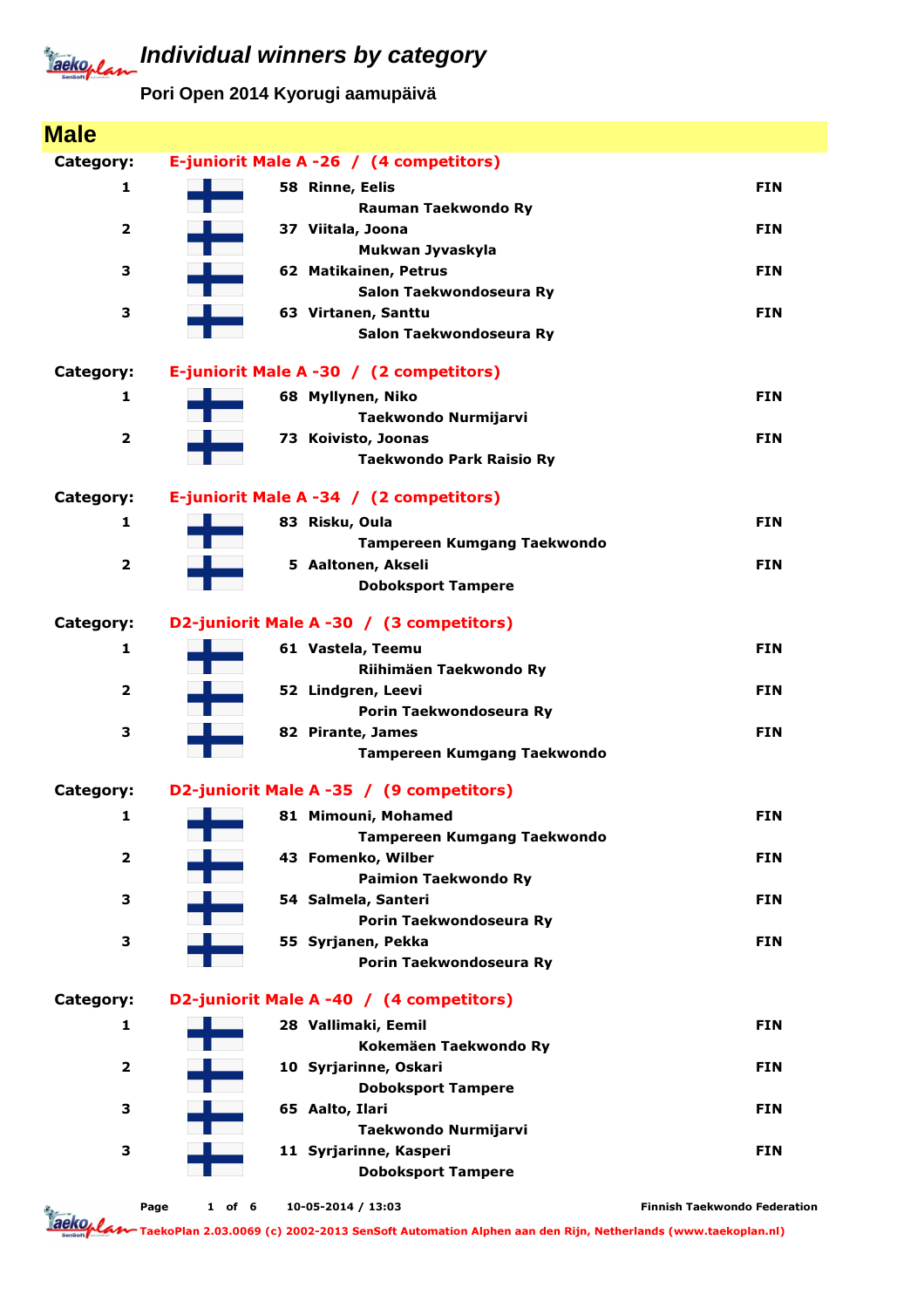**Pori Open 2014 Kyorugi aamupäivä**

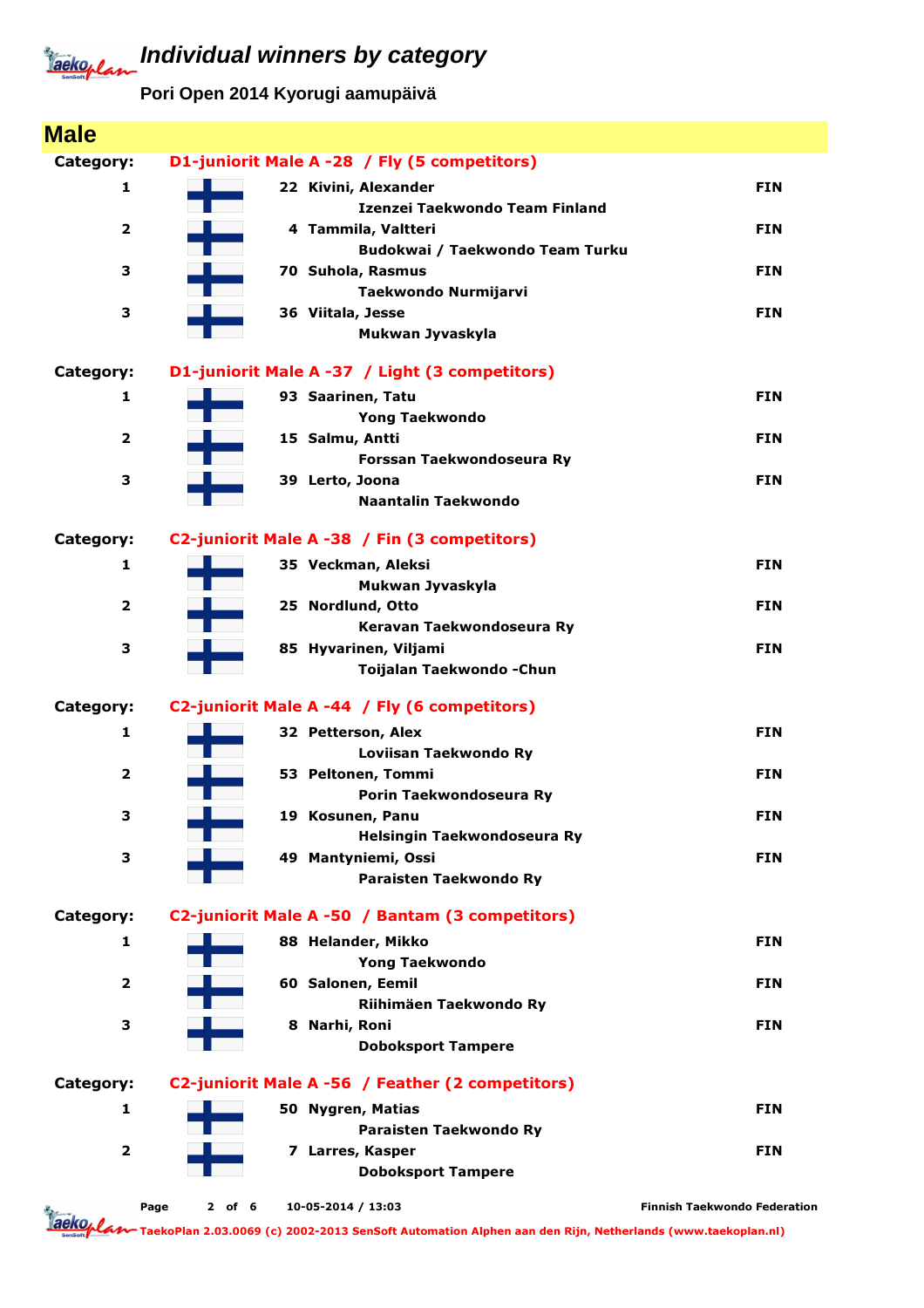**Pori Open 2014 Kyorugi aamupäivä**

| <b>Male</b>             |                                                          |            |
|-------------------------|----------------------------------------------------------|------------|
| Category:               | C2-juniorit Male A -62 / Light (2 competitors)           |            |
| 1                       | 14 Lehmusvuori, Leevi<br>Forssan Taekwondoseura Ry       | <b>FIN</b> |
| $\overline{2}$          | 1 Alavere, Gert<br>Budokwai / Taekwondo Team Turku       | <b>FIN</b> |
| Category:               | B2-juniorit Male A -63 / (3 competitors)                 |            |
| 1                       | 76 Timonen, Niklas<br><b>Taekwondo Park Raisio Ry</b>    | <b>FIN</b> |
| $\overline{\mathbf{2}}$ | Timonen, Joonas<br>77<br><b>Taekwondo Park Raisio Ry</b> | <b>FIN</b> |
| 3                       | 29 Huovinen, Aatu<br><b>Kuopion Taekwondo Ry</b>         | <b>FIN</b> |
| Category:               | B2-juniorit Male A -73 / (2 competitors)                 |            |
| 1                       | 47 Manninen, Timo<br><b>Paimion Taekwondo Ry</b>         | <b>FIN</b> |
| $\overline{2}$          | 13 Suolinna, Jani<br><b>Espoo Hwarang Team Ry</b>        | <b>FIN</b> |

Page 3 of 6 10-05-2014 / 13:03

Finnish Taekwondo Federation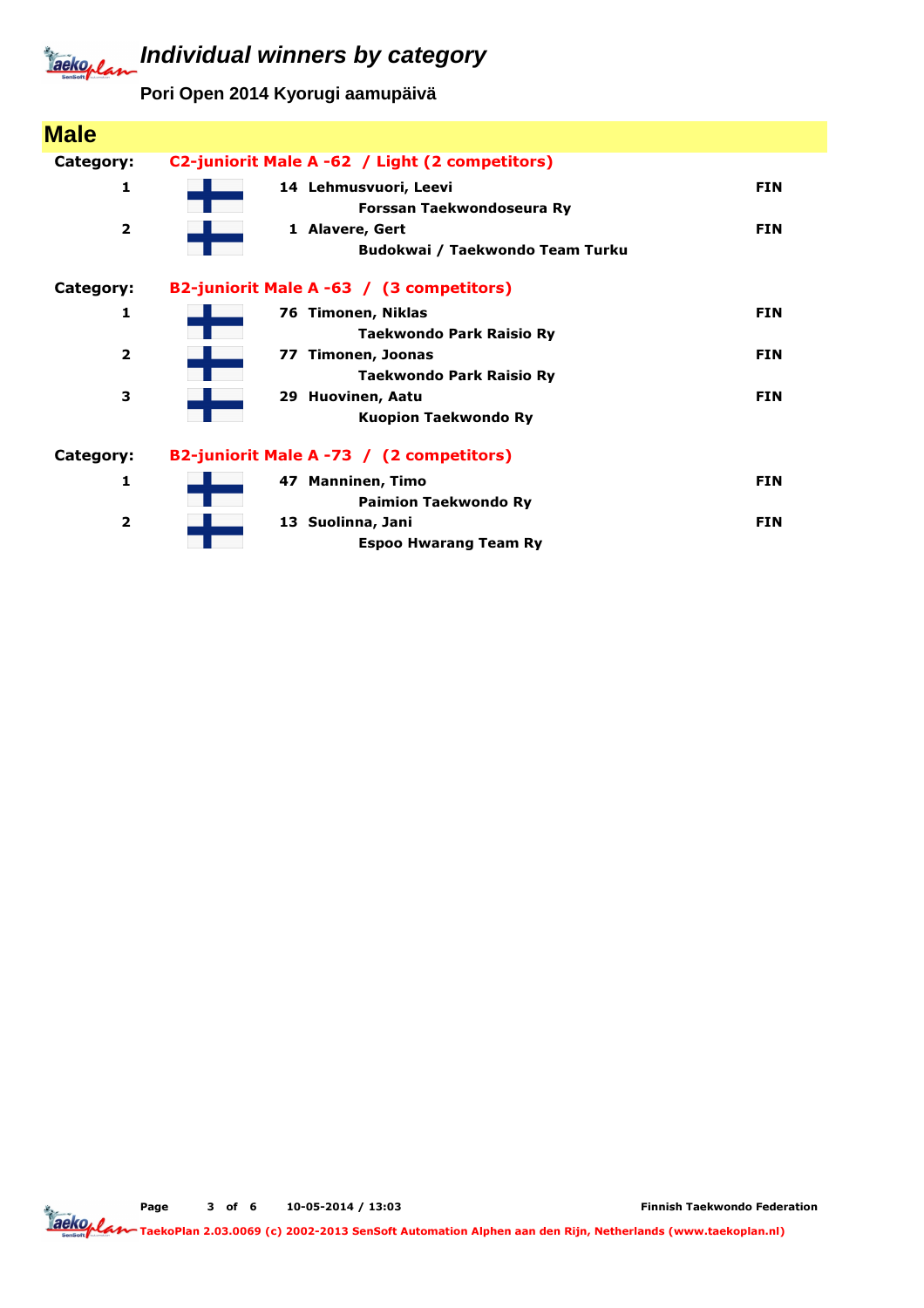**Pori Open 2014 Kyorugi aamupäivä**

| <b>Female</b>           |                                                  |            |
|-------------------------|--------------------------------------------------|------------|
| Category:               | E-juniorit Female A -26 / (2 competitors)        |            |
| 1                       | 45 Lehto, Sonja                                  | <b>FIN</b> |
|                         | <b>Paimion Taekwondo Ry</b>                      |            |
| $\overline{\mathbf{2}}$ | 12 Tiihonen, Viivi                               | <b>FIN</b> |
|                         | <b>Doboksport Tampere</b>                        |            |
| Category:               | E-juniorit Female A -30 / (2 competitors)        |            |
| $\mathbf{1}$            | 78 Quinones, Sara                                | <b>FIN</b> |
|                         | Taekwondourheilijat 2011                         |            |
| $\overline{\mathbf{2}}$ | 31 Johansson, Emma                               | <b>FIN</b> |
|                         | Loviisan Taekwondo Ry                            |            |
| Category:               | D2-juniorit Female A -35 / (3 competitors)       |            |
| $\mathbf{1}$            | 90 Leino, Emmi-Sofia                             | <b>FIN</b> |
|                         | <b>Yong Taekwondo</b>                            |            |
| $\overline{\mathbf{2}}$ | 44 Koskinen, Ronja                               | <b>FIN</b> |
| 3                       | <b>Paimion Taekwondo Ry</b>                      | <b>FIN</b> |
|                         | 38 Lerto, Ella<br><b>Naantalin Taekwondo</b>     |            |
|                         |                                                  |            |
| Category:               | D2-juniorit Female A -45 / (2 competitors)       |            |
| $\mathbf{1}$            | 89 Jussila, Marjut                               | <b>FIN</b> |
| $\overline{\mathbf{2}}$ | <b>Yong Taekwondo</b>                            | <b>FIN</b> |
|                         | 42 Aarnio, Jenny<br><b>Paimion Taekwondo Ry</b>  |            |
|                         |                                                  |            |
| Category:               | D1-juniorit Female A -26 / Fin (2 competitors)   |            |
| $\mathbf{1}$            | 3 Sassa, Minttu                                  | <b>FIN</b> |
|                         | Budokwai / Taekwondo Team Turku                  |            |
| $\overline{\mathbf{2}}$ | 71 Suorela, Iisa                                 | <b>FIN</b> |
|                         | Taekwondo Nurmijarvi                             |            |
| Category:               | D1-juniorit Female A -28 / Fly (2 competitors)   |            |
| 1                       | 72 Suorela, Iisa2                                | <b>FIN</b> |
|                         | Taekwondo Nurmijarvi                             |            |
| $\overline{\mathbf{2}}$ | 79 Quinones, Sara_                               | <b>FIN</b> |
|                         | Taekwondourheilijat 2011                         |            |
| Category:               | D1-juniorit Female A -37 / Light (4 competitors) |            |
| 1                       | 9 Saarinen, Jenni                                | <b>FIN</b> |
|                         | <b>Doboksport Tampere</b>                        |            |
| $\overline{\mathbf{2}}$ | 69 Nieminen, Vilma                               | <b>FIN</b> |
| 3                       | Taekwondo Nurmijarvi<br>87 Hanhinen, Meri        | <b>FIN</b> |
|                         | <b>Yong Taekwondo</b>                            |            |
| 3                       | 34 Khazari, Selma                                | <b>FIN</b> |
|                         | Mukwan Jyvaskyla                                 |            |
|                         |                                                  |            |

Page 4 of 6 10-05-2014 / 13:03

Finnish Taekwondo Federation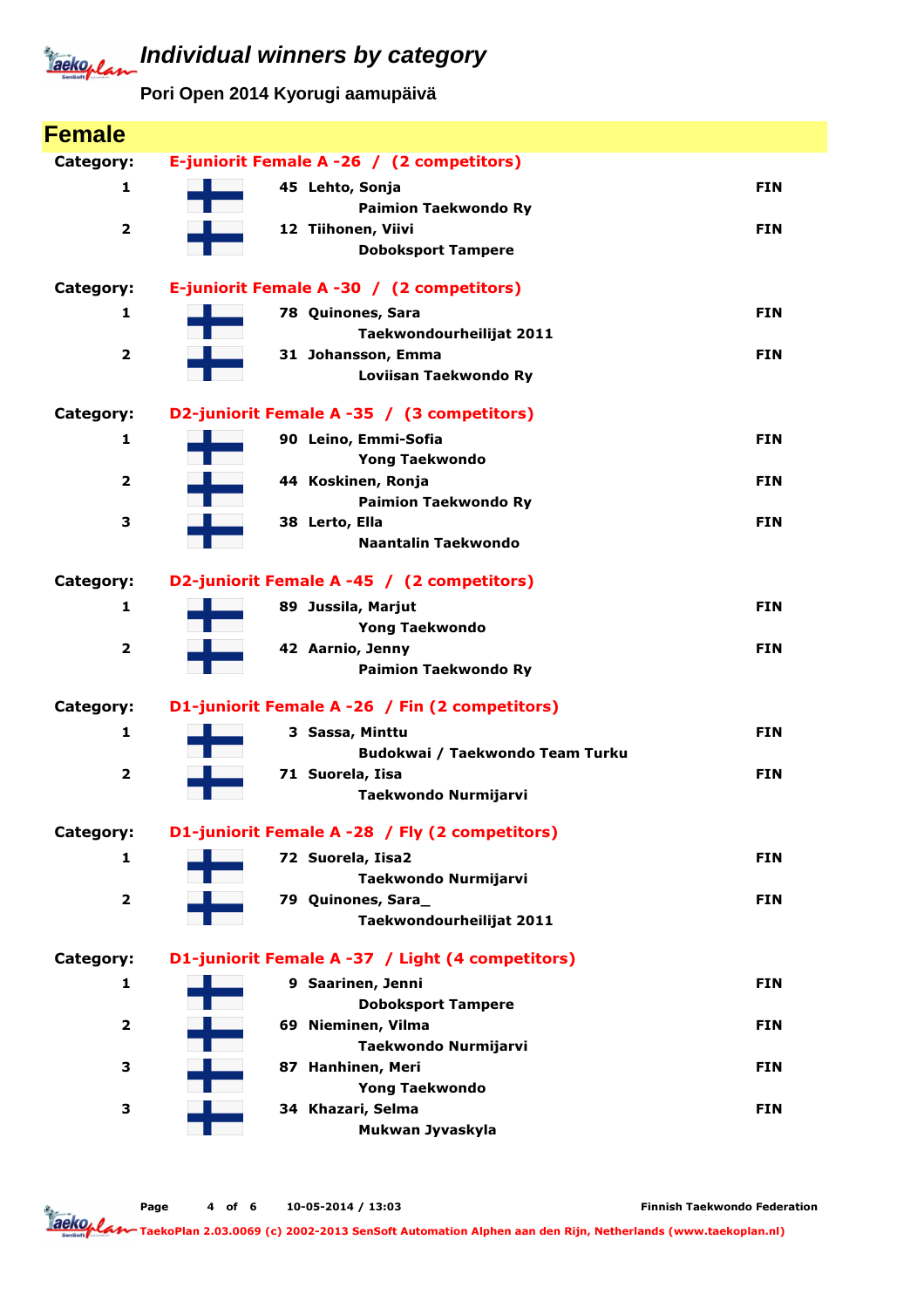**Pori Open 2014 Kyorugi aamupäivä**

| <b>Female</b>           |                                                         |            |
|-------------------------|---------------------------------------------------------|------------|
| Category:               | D1-juniorit Female A -43 / Light Middle (3 competitors) |            |
| 1                       | 66 Holopainen, Tuikku                                   | <b>FIN</b> |
|                         | Taekwondo Nurmijarvi                                    |            |
| 2                       | 92 Saarinen, Linnea                                     | <b>FIN</b> |
|                         | <b>Yong Taekwondo</b>                                   |            |
| З                       | 33 Boughrara, Chaimaa                                   | <b>FIN</b> |
|                         | <b>Malmin Taekwondo Ry</b>                              |            |
| Category:               | C2-juniorit Female A -36 / Fin (2 competitors)          |            |
| 1                       | 27 Sainio, Sofia                                        | <b>FIN</b> |
|                         | Kokemäen Taekwondo Ry                                   |            |
| $\overline{\mathbf{2}}$ | 23 Sepponen, Noora                                      | <b>FIN</b> |
|                         | Izenzei Taekwondo Team Finland                          |            |
| Category:               | C2-juniorit Female A -42 / Fly (4 competitors)          |            |
| 1                       | 26 Azboy, Evin                                          | <b>FIN</b> |
|                         | Kokemäen Taekwondo Ry                                   |            |
| $\overline{\mathbf{2}}$ | 20 Nordenswan, Emilia                                   | <b>FIN</b> |
|                         | Helsingin Taekwondoseura Ry                             |            |
| 3                       | 40 Raitokivi, Lotta                                     | <b>FIN</b> |
|                         | <b>Naantalin Taekwondo</b>                              |            |
| З                       | 57 Liang, Elli<br>Rauman Taekwondo Ry                   | <b>FIN</b> |
|                         |                                                         |            |
| Category:               | C2-juniorit Female A -48 / Bantam (4 competitors)       |            |
| 1                       | 48 Vuori, Kia                                           | <b>FIN</b> |
|                         | <b>Paimion Taekwondo Ry</b>                             |            |
| 2                       | 30 Fredriksson, Sarah                                   | <b>FIN</b> |
| 3                       | Loviisan Taekwondo Ry<br>94 Saarinen, Linnea2           | <b>FIN</b> |
|                         | <b>Yong Taekwondo</b>                                   |            |
| з                       | 91 Porola, Jenni-Maria                                  | <b>FIN</b> |
|                         | <b>Yong Taekwondo</b>                                   |            |
| Category:               | C2-juniorit Female A -58 / Light (2 competitors)        |            |
| 1                       | 86 Iivarinen, Jessica                                   | <b>FIN</b> |
|                         | Vihdin Taekwondoseura Ry                                |            |
| 2                       | 16 Thusberg, Sara-Ninni                                 | <b>FIN</b> |
|                         | Hämeenlinnan Taekwondoseura Ry                          |            |
| Category:               | C2-juniorit Female A +58 / Welter (3 competitors)       |            |
| 1                       | 59 Ankeriasniemi, Ruusu                                 | <b>FIN</b> |
|                         | Riihimäen Taekwondo Ry                                  |            |
|                         |                                                         |            |
| 2                       | 51 Laitinen, Salla-Maria                                | <b>FIN</b> |
|                         | Porin Taekwondoseura Ry                                 |            |
| З                       | 67 Kaikkonen, Kaisu                                     | <b>FIN</b> |

Page 5 of 6 10-05-2014 / 13:03

Finnish Taekwondo Federation